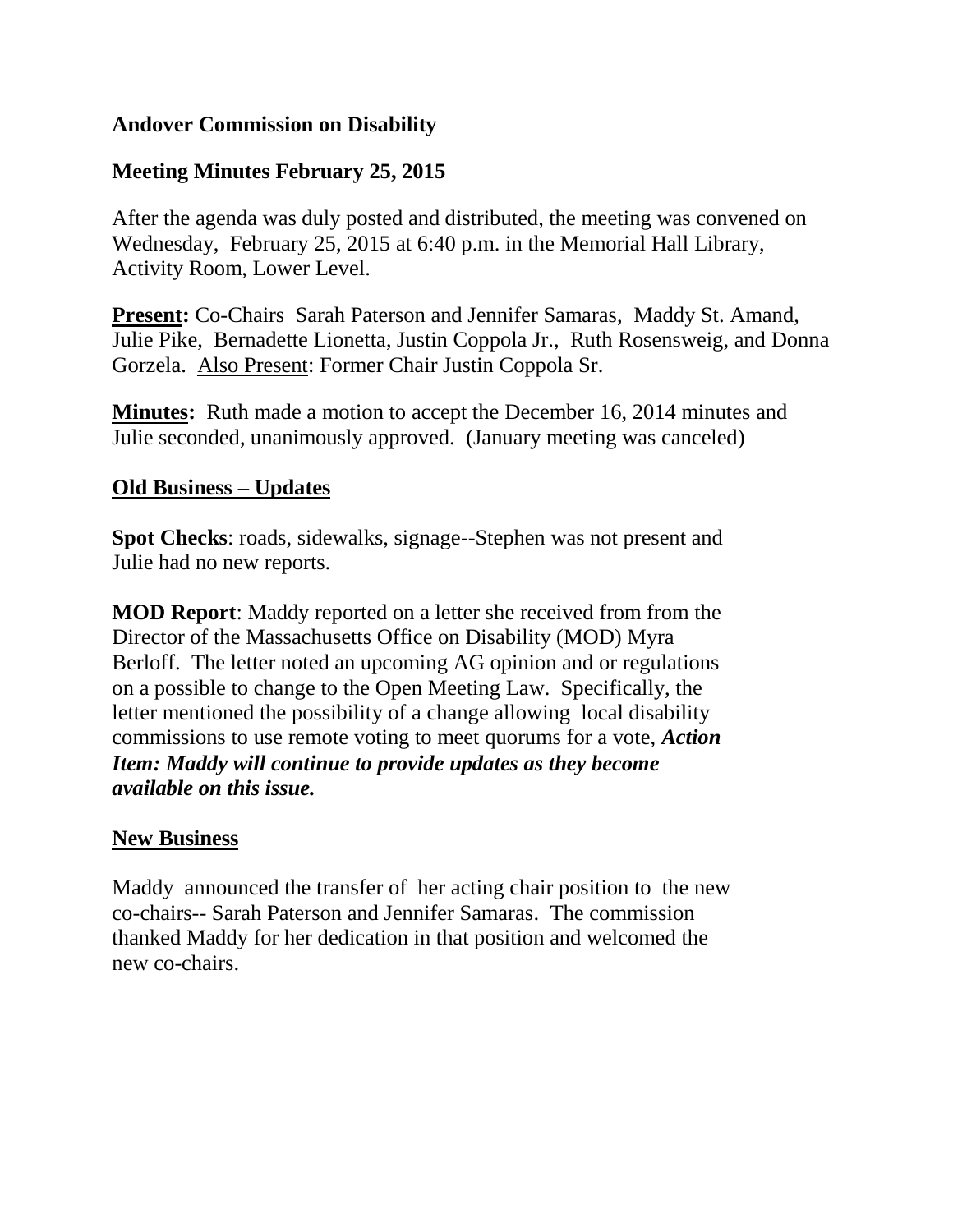## **Upcoming survey/inspection projects:**

**Youth Center-**-Justin Sr. reported that the original blue-prints have been reviewed and no access issues have been raised to date but there will be a walk-through in the Spring.

**Ballardvale Playground Update--**Sarah, Jennifer, and Maddy recently visited the Ballardvale playground which recently received final approval of the Historic District Commission. Discussion followed regarding upgrades and a few remaining access issues. The three reported favorably on the ADA -compliant swing-sets and other playground equipment and walkways/pathways. Full ADA compliance and playground opening are anticipated for this Spring.

**ACOD Website** – Jennifer set up a monitor so that the commission could review the "look and feel" of other town organization's websites, and also other town disability commission websites in order to consider best features for possible consideration in a future ACOD update. Discussion followed regarding whether to put meeting information such as meeting times and minutes on line, and there was a consensus to use commission member names but not their emails on any new proposed site. There was general agreement that photos of ACOD events such as Andover Days and logos which are useful to the public would be included. It was agreed that a new ACOD website is desirable especially now, that the town web site is undergoing design changes. *Action Item: ACOD will track town website changes and continue to consider appropriate content and design which best fits its need within the parameters of the new town site.*

**Discussion--**General discussion about possible collaboration with other Andover organizations that have missions regarding people with disabilities followed. Discussion included:

**Andover Community Trust**-Ruth reported on the continued need to build new homes with "no-step entries" and wasn't sure if there were any building plans making this basic access available in town. *Action Item: Ruth will contact Susan Stott of the ACT ( who presented at ACOD a while back) about updates concerning any proposed building of homes with "no-step entries." On a separate matter,*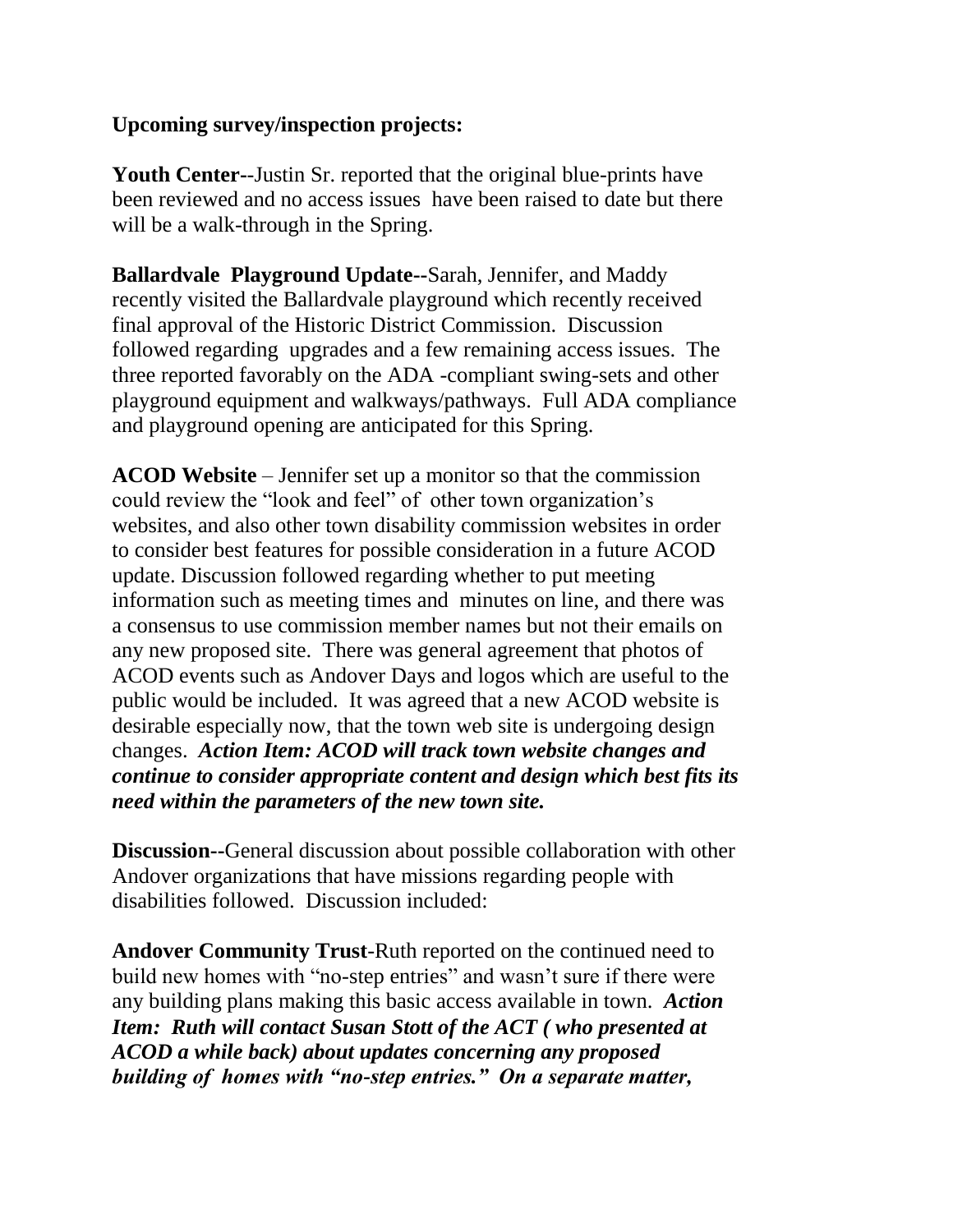# *Ruth mentioned that she will work on updating the MHL website with regard to the the ACOD link.*

**Challenge Unlimited-**- This organization was discussed as an example of a possible local organization serving residents with disabilities --and potential collaboration/connection with ACOD. Also, there may be development of reciprocal links on both websites if there is pertinent information to serve the local community as ACOD's web site is updated.*Action Item: Bernadette offered to contact the executive director to find out whether having a liaison to Ironstone from ACOD makes sense.*

**School associations and other ideas**--Julie reported she attends various town meetings and has noted that accommodations (such as microphones for the hearing impaired) are not always and uniformly provided. General discussion followed, that as part of ACOD's education/advisory role, it would be a good idea for all board members attending public meetings to be be aware of access issues --wheel chair access through narrow aisles at meetings was brought up-- to ensure accommodations are made where appropriate. Julie also brought up some news items; one involved an ongoing sidewalk and facilities access issue in Methuen that involves a 10 year old lawsuit/court agreement with no resolution to date; and the other announcing the previously noted Ballardvale playground Historic Building Commission approval.

#### **Announcements**

Maddy reported that the next available CAM training won't be until the fall of 2015 and mentioned the dates and locations for ACOD consideration. *Action Item: Members will decide on whether they will attend upcoming training in the Fall, and Maddy will keep ACOD apprised of a "201" CAM course that Jeff Dougan of MOD may be offering--exact date unknown at this time.*

# **Adjournment**

Bernadette made a motion to adjourn at 8:10 p.m. and Justin Jr. Seconded. Unanimously approved.

*Next meeting: March 25th 6:30 pm*